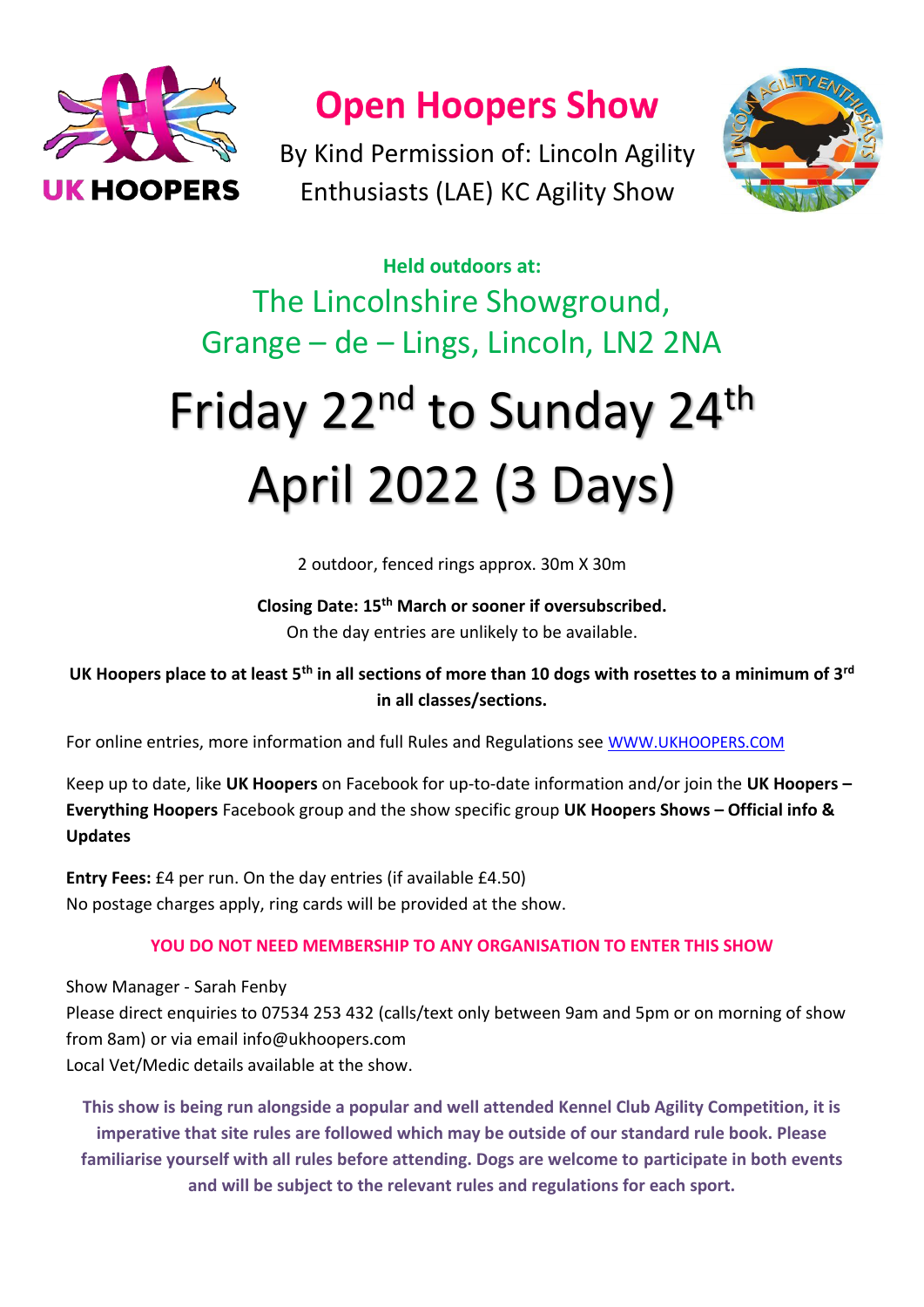# **Class Schedule**

Classes are **NOT** expected to run in this order, ring plan will be issued at least 1 week prior to the event at [www.hoopers.online](http://www.hoopers.online/) Please refer to class numbers when entering.

| <b>Friday 22nd April</b> |                                                   |              |                |              |                 |  |
|--------------------------|---------------------------------------------------|--------------|----------------|--------------|-----------------|--|
| <b>Class</b>             |                                                   | Grade        |                |              |                 |  |
|                          |                                                   | $\mathbf{1}$ | $\overline{2}$ | 3            | <b>Type</b>     |  |
| $\mathbf{1}$             | <b>Hoopers</b>                                    | $\checkmark$ |                |              | Graded          |  |
| $\overline{2}$           | <b>Hoopers</b>                                    |              | $\checkmark$   | $\checkmark$ | <b>Combined</b> |  |
| 3                        | <b>Hoopers</b>                                    | $\checkmark$ |                |              | Graded          |  |
| $\overline{\mathbf{4}}$  | <b>Hoopers</b>                                    |              | $\checkmark$   | $\checkmark$ | Graded          |  |
| 5                        | <b>Speedstakes</b>                                | $\checkmark$ | $\checkmark$   | $\checkmark$ | Open*           |  |
| $6\phantom{1}$           | <b>Parcours</b>                                   | $\checkmark$ |                |              | <b>Graded</b>   |  |
| $\overline{\mathbf{z}}$  | <b>Parcours</b>                                   |              | $\checkmark$   | $\checkmark$ | <b>Combined</b> |  |
| 8                        | <b>Parcours</b>                                   | $\checkmark$ |                |              | <b>Graded</b>   |  |
| $\mathbf{9}$             | <b>Parcours</b>                                   |              | $\checkmark$   | $\checkmark$ | <b>Graded</b>   |  |
|                          | <b>Saturday 23rd April</b>                        |              |                |              |                 |  |
| <b>Class</b>             |                                                   | Grade        |                |              |                 |  |
|                          |                                                   | $\mathbf{1}$ | $\overline{2}$ | 3            | <b>Type</b>     |  |
| 10                       | <b>Hoopers</b>                                    | $\checkmark$ |                |              | Graded          |  |
| 11                       | <b>Hoopers</b>                                    |              | $\checkmark$   | $\checkmark$ | <b>Combined</b> |  |
| 12                       | <b>Hoopers</b>                                    | $\checkmark$ |                |              | <b>Graded</b>   |  |
| 13                       | <b>Hoopers</b>                                    |              | $\checkmark$   | $\checkmark$ | <b>Graded</b>   |  |
| 14                       | <b>Hooked on Hoopers Speedstakes</b><br>Qualifier | $\checkmark$ | $\checkmark$   | $\checkmark$ | Open*           |  |
| 15                       | <b>Parcours</b>                                   | $\checkmark$ |                |              | <b>Graded</b>   |  |
| 16                       | <b>Parcours</b>                                   |              | $\checkmark$   | $\checkmark$ | <b>Combined</b> |  |
| 17                       | <b>Parcours</b>                                   | $\checkmark$ |                |              | <b>Graded</b>   |  |
| 18                       | <b>Parcours</b>                                   |              | $\checkmark$   | $\checkmark$ | <b>Graded</b>   |  |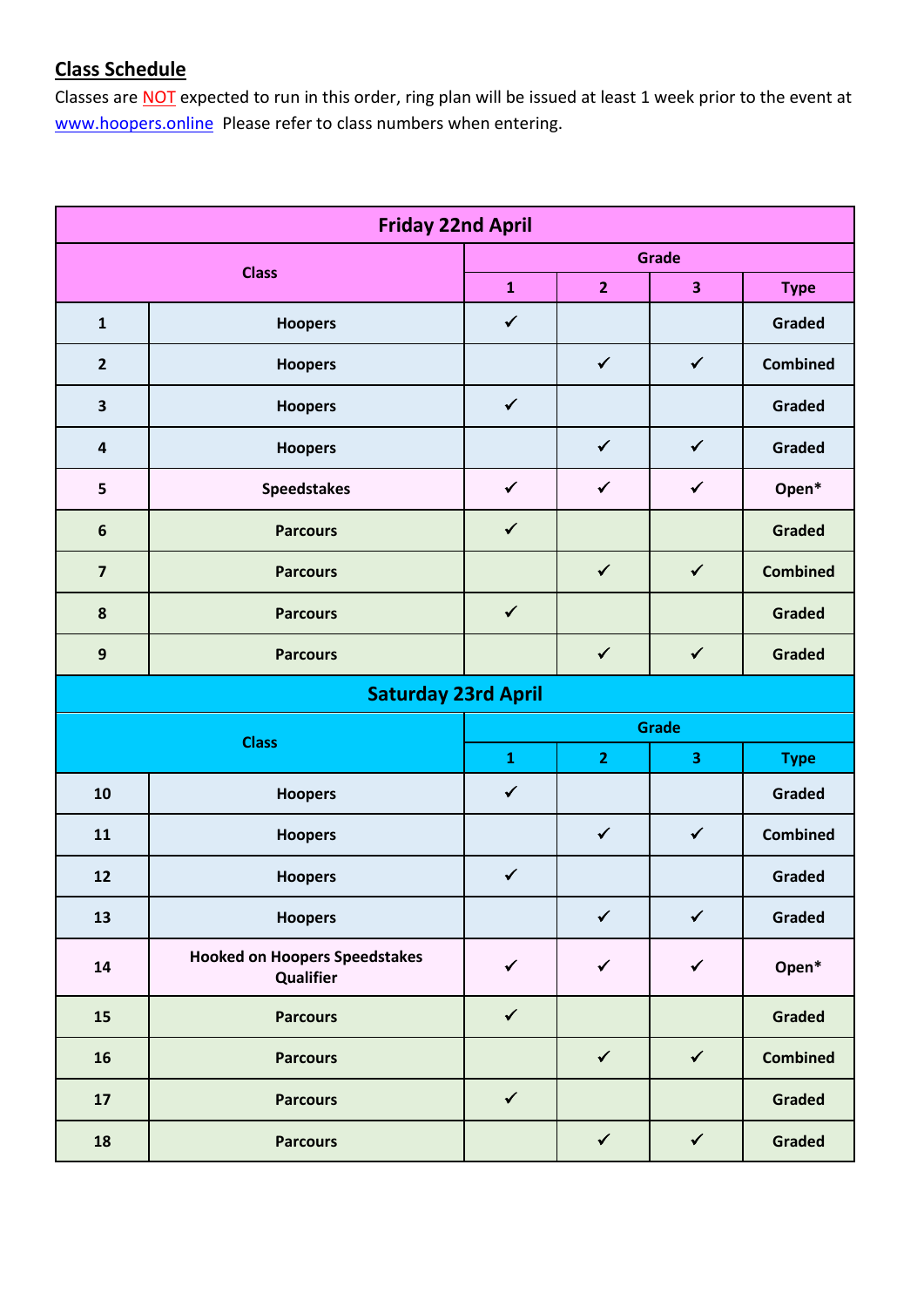| <b>Sunday 24th April</b> |                                                             |              |                |                         |                 |  |  |
|--------------------------|-------------------------------------------------------------|--------------|----------------|-------------------------|-----------------|--|--|
| <b>Class</b>             |                                                             | Grade        |                |                         |                 |  |  |
|                          |                                                             | $\mathbf 1$  | $\overline{2}$ | $\overline{\mathbf{3}}$ | <b>Type</b>     |  |  |
| 19                       | <b>Hoopers</b>                                              | $\checkmark$ |                |                         | Graded          |  |  |
| 20                       | <b>Hoopers</b>                                              |              | $\checkmark$   | $\checkmark$            | <b>Combined</b> |  |  |
| 21                       | <b>Hoopers</b>                                              | $\checkmark$ |                |                         | <b>Graded</b>   |  |  |
| 22                       | <b>Hoopers</b>                                              |              | $\checkmark$   | $\checkmark$            | Graded          |  |  |
| 23                       | <b>Speedstakes</b>                                          | $\checkmark$ | $\checkmark$   | $\checkmark$            | Open*           |  |  |
| 24                       | <b>Websters Novice Championship Qualifier</b><br>(Parcours) | $\checkmark$ |                |                         | <b>Graded</b>   |  |  |
| 25                       | <b>Parcours</b>                                             |              | $\checkmark$   | $\checkmark$            | <b>Combined</b> |  |  |
| 26                       | <b>Parcours</b>                                             | $\checkmark$ |                |                         | <b>Graded</b>   |  |  |
| 27                       | <b>Parcours</b>                                             |              | $\checkmark$   | $\checkmark$            | <b>Graded</b>   |  |  |

*\*Denotes Specials Class*

# **Class Descriptions**

Hoopers – A course consisting only of hoops.

Parcours – A course containing any combination of allowable equipment.

# **Grading**

All standard classes have separate awards for Small, Large and Veteran dogs (Veteran & Veteran+ will be split if numbers allow). Open classes have 1 set of awards per class but will usually place to a higher number. Combined – both grades of dog will compete together with results split into Small, Large and Veteran. Graded– Separate awards for each section in each grade (Eg. G1 Small, G1 Large, G1 Veteran, G2 Small, G2 Large, G2 Veteran and so on)

Classes labelled with only one grade are graded classes which are open to dogs of that grade only.

# *Please ensure you check your entry and select classes carefully, refunds will not be provided for entries into classes for which you are not eligible to run in.*

**NFC runs** are available. A handler may choose to run NFC (Not for Competition) in any class in which they are eligible to compete. The handler must inform the scribe/judge upon entering the ring before commencing their run. The handler then has 60 seconds ring time and may train in the ring. **NFA** (Not for Award) runs are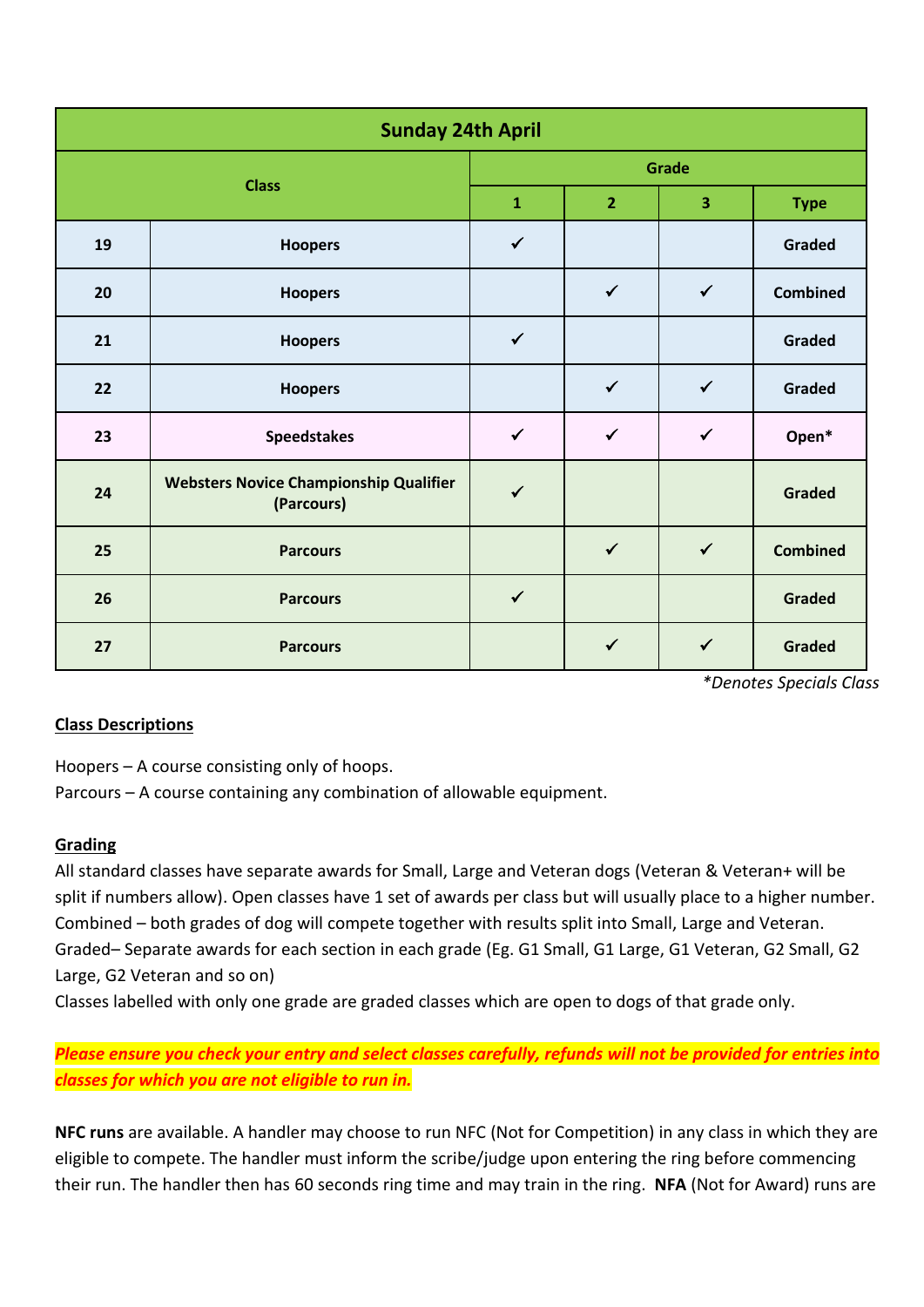also available, please see rules for further details. **Nursery** runs are not available at this show. A silent toy may be carried in the hand when running in Grade 1, NFC or Nursery

#### **Dog Section**

**Small** – Dogs with an ulna measurement of 15cm or less.

**Large** – Dogs with an ulna measurement of 15.1cm or more.

**Veteran** – Dogs 7-10 yrs. **Veteran+** - Dogs 10yrs or over. (Dogs may run as a Veteran or not at the handlers choice. Once a dog competes as a Veteran they will remain as such).

#### **Awards**

Placing cards to 5<sup>th</sup> in each section of every class. Rosettes will be awarded to a minimum of 3<sup>rd</sup> place or 20% of pre-entered numbers, whichever is higher. Clear Round rosettes will be available for unplaced, clear rounds. Prizes or trophies may be awarded based on pre-entered class numbers. Presentations will be made during the show, all awards must be collected before the show closes or shall be forfeited.

#### **Webster Novice Championship Qualifier**

This class will count as one heat of the qualifying rounds. There are 10 qualifying heats throughout 2022 and the dogs who have accumulated the most points once all 10 heats have been run will be invited to the final in September. Only grade 1 dogs may qualify for the finals. Dogs who have since graded up into grade 2 will still be invited to run in the finals.



#### **Hooked on Hoopers Speedstakes Qualifier**

This class will count as one heat of the qualifying rounds. There are 10 qualifying heats throughout 2022 and the dogs who have accumulated the most points once all 10 heats have been run will be invited to the final in August. This is a specials class and is open to any grade of dog.



#### **Full Rulebook**

Can be viewed at [www.ukhoopers.com](http://www.ukhoopers.com/) competitors must read and understand the rules before entering and will be expected to comply at all times. The judges decision is final.

#### **Level Classification**

| <b>Grade</b>            | <b>UK Hoopers Eligibility</b>                              | <b>CHUK Equivalent*</b> | <b>Hooperholics</b><br>Equivalent* |
|-------------------------|------------------------------------------------------------|-------------------------|------------------------------------|
|                         | All dogs new to competition start here                     | <b>Starters</b>         | <b>Starters</b>                    |
|                         | Dogs who have earned 1200 or more progress points at Grade | <b>Novice</b>           |                                    |
|                         |                                                            | (Prev Beginners)        | <i>Improvers</i>                   |
|                         | Dogs who have earned 1800 or more progress points at Grade | Intermediate (Prev      |                                    |
| 3                       |                                                            | Novice)                 | Class C                            |
|                         | Dogs who have earned 2500 or more progress points at Grade | Advanced                |                                    |
| 4                       | 3                                                          | (Prev Masters)          | Class B                            |
|                         | Dogs who have earned 3000 or more progress points at Grade | <b>Masters</b>          |                                    |
| $\overline{\mathbf{5}}$ | 4                                                          | (Prev Elite)            | <b>Class A</b>                     |
|                         | Dogs who have earned 3000 or more progress points at Grade |                         |                                    |
| 6                       | 5.                                                         |                         | Class $A+$                         |

\*For illustration/guide only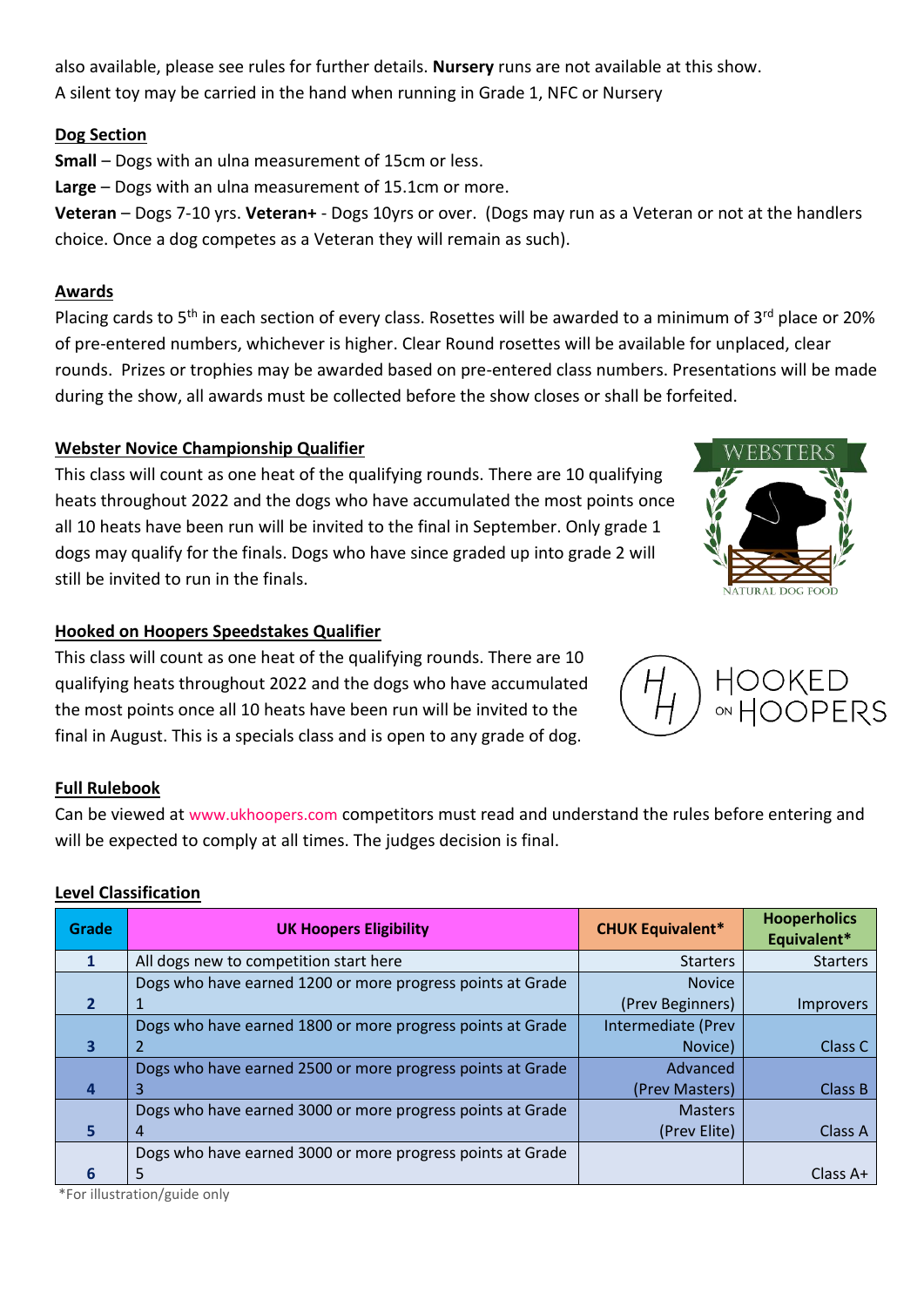#### **Food & Drink:**

Food and drinks will be available from the show, there will also be a number of trade stands in attendance.

#### **Camping:**

LAE

Camping is available Thursday, Friday and Saturday at £15 per night and must be paid directly to LAE. If you have an agility plaza account you may book camping there (preferred method by LAE) alternatively you may book camping by sending the correct fee by BACS to:

Sort Code: 77-16-01 Account Number: 86429060

You must include a reference with your payment, this is **HOOPERS/yourname** If you are also entering agility (entries via Agility Plaza) you can book your camping at the same time, if you would like to camp in the hoopers area then please use **HOOPERS** as your camping group name.

- Only Park where directed.
- All units must carry a fire extinguisher or have a bucket of water at the front of the unit at all times.
- There will be no 'joining' of gardens.
- Training equipment is not allowed in the camping areas.
- Arrivals from 2pm Thursday, no arrivals after 9pm any evening.

#### **Directions to the Venue**

The Lincolnshire Showground is situated two miles north of Lincoln on the A15. More information can be found at: www.lincolnshireshowground.co.uk

It is recognised by GoogleMaps – please make sure you read the event info when issued for details of which gate to enter by plus more important information.



[WWW.UKHOOPERS.COM](http://www.ukhoopers.com/)